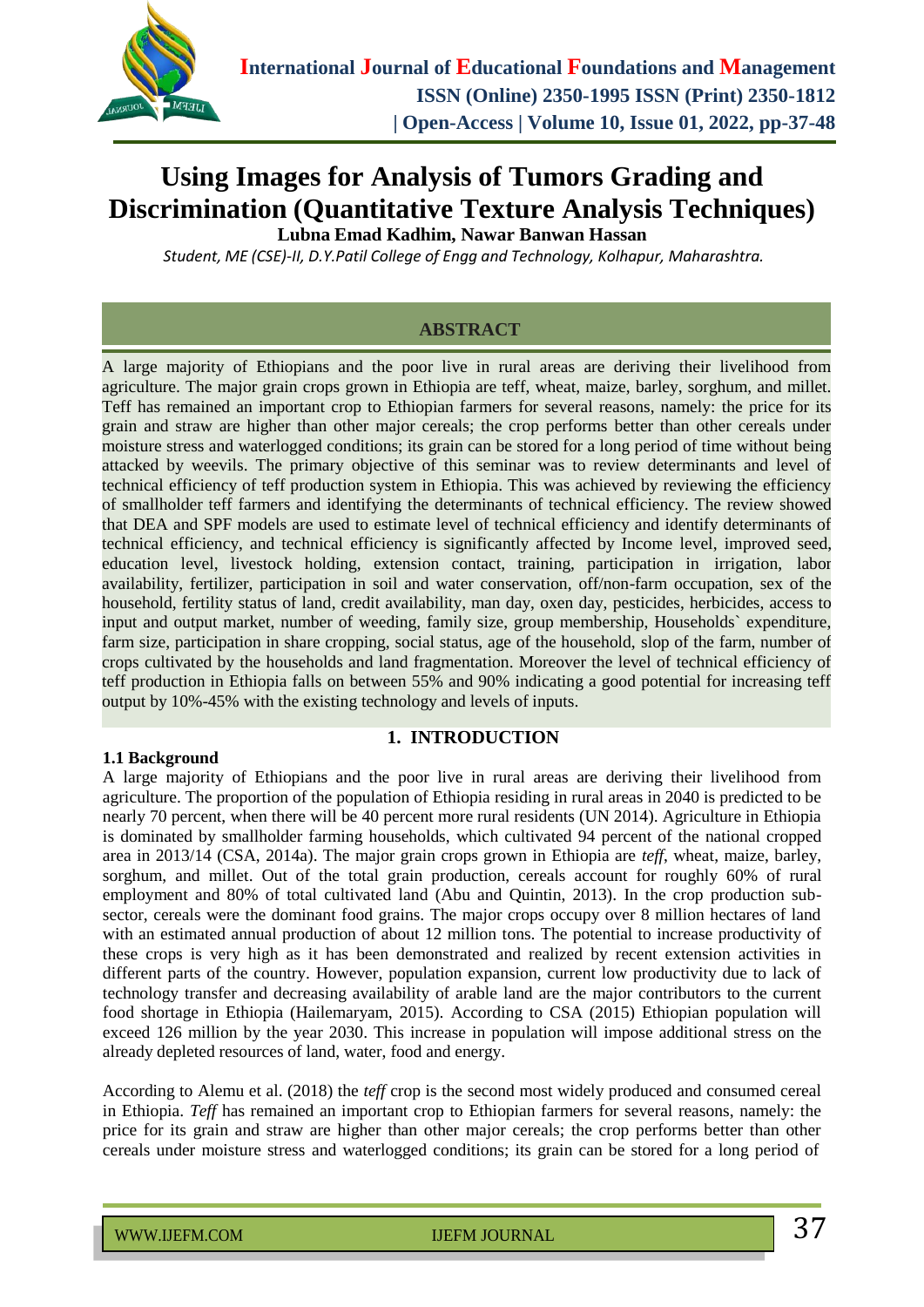time without being attacked by weevils. Real *teff* output on average accounted for 6.1 percent of the real GDP, while growth in real *teff* output accounted for 6.4 percent of the total growth in real GDP (or 0.67 percent of the 10.7 percent growth in real GDP). The evidence indicates that part of the growth in *teff* output has been driven by increases in cultivated area, which averaged 4 percent during the same period (Dorosh *et al*. 2015). *Teff* accounted for about a fifth of the nationwide agricultural area and was cultivated by nearly half of smallholder farmers during the 2004/05-2013/14 period (CSA 2005a-2014a). It is the most commercialized cereal crop in Ethiopia (Bachewe and Taffesse, 2015). Various staple crops dominate different parts of Ethiopia; however, *teff* is either the principal staple or among the most consumed crops in almost all parts of the country. Moreover, the demand for *teff* is elastic with respect to income. The share of spending on *teff* in food expenditure is highest in urban areas and increased by 3.4 percent nationwide between 2005 and 2010, during which time real income increased considerably and the share of all other cereals declined (Worku *et al,* 2014). As it is one of the most popular cereals in Ethiopia, it has been historically neglected compared with other staple crops. Furthermore, approximately 6 million households grow *teff* and it is the dominant cereal crop in over 30 of the 83 high-potential agricultural districts. In terms of production, *teff* is the dominant cereal by area planted and second only to maize in production and consumption. However, yields are relatively low (around 1.4 ton/ha.) and high loss rates (25-30% both before and after harvest) reduce the quantity of grain available to consumers by up to 50% (CSA, 2014).

#### **1.1. Objectives of the seminar**

The general objective of the seminar is to review the technical efficiency of *teff* producing farmers in Ethiopia.

The specific objectives of the seminar are;

- 1. To explain the different efficiency measurement methodologies used to identifying technical efficiency factors,
- 2. To review the level of technical efficiency of *teff* production in Ethiopia,
- 3. To review the determinants of technical efficiency of *teff* production in Ethiopia.

### **2. TECHNICAL EFFICIENCY OF** *TEFF* **PRODUCING FARMERS**

#### **2.1. Concepts and Definitions of Technical Efficiency**

Farrell (1957) defined efficiency as the ability of farm"s production to attain optimum level of output from a given bundle of input. Many scholars used productivity and efficiency interchangeably and consider both as the measure of performance of a given firm. However, these two interrelated terms are not precisely the same things (Coelli, 1995). In simple term, production frontier defines the current state of technology in an industry, firms in that industry would presently be operating either on that frontier, if they are perfectly efficient or beneath the frontier if they are not fully efficient.

On the other hand, productivity improvements can be achieved in two ways. Once can either improve the state of the technology by inventing new ploughs, pesticides, rotation plans, etc. this is commonly referred to as technological change and can be represented by an upward shift in the production frontier. Alternatively one can implement procedures, such as improved farmer education, to ensure farmers use of the existing technology more efficiently.

This would be represented by the firms operating more closely to the existing frontier. It is thus evident that productivity growth may be achieved through either technological progress or efficiency improvement, and that the policies required to address these two issues are likely to be quite different. Production technology is commonly modeled by means of production function, which in the scalar output case specifies the maximum output obtainable from an input vector. The degree to which the actual output of a production unit approaches its maximum is the technical efficiency of production. Productivity is the quantity of a given output of a firm per unit of input. Technical efficiency (that part of efficiency which explains the physical performance of a firm) measures the relative ability of a firm to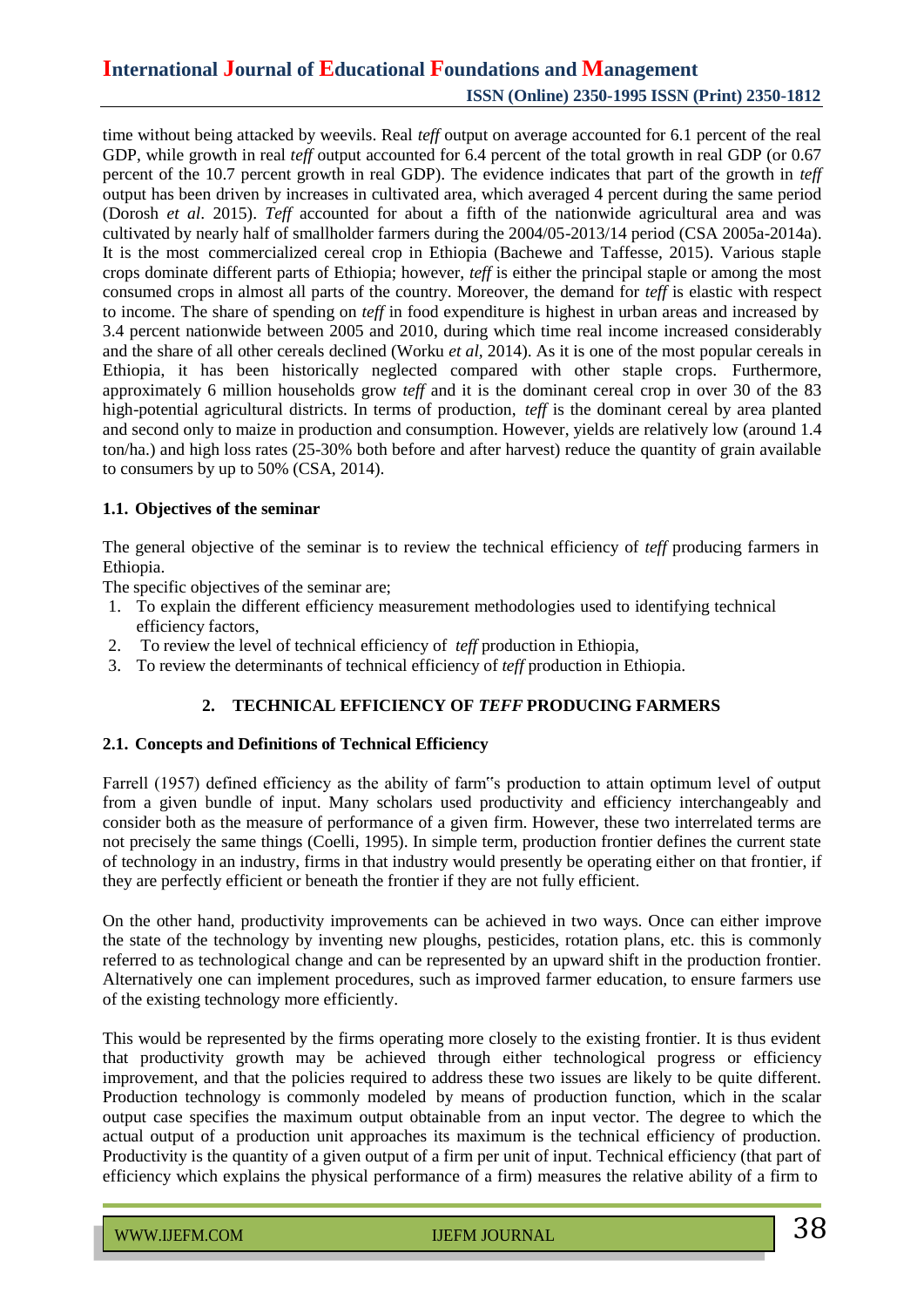get the maximum possible output at given input or set of inputs. Technically efficient firms are those firms that are operating on the production frontier that represents the maximum output attainable from each input level (Coelli, 1995). The concept of efficiency is considered with the relative performance of processes used in transforming given inputs into output. Farrell (1957) identified at least two types of efficiency. These are technical and allocative efficiencies. Technical and allocative efficiency (price efficiency) in production, which together comprises the economic efficiency are through the use of frontier production function. While technical efficiency relates the physical input with the optimum level of output that can be produced at a given level of technology, Allocative efficiency reflects the ability of a firm to use the inputs in optimal proportions, given their respective prices and the production technology. Economic efficiency is the multiplicative product of technical and allocative efficiencies.

The simple and straight forward way of measuring efficiency of a farm could be yield per hectare. However, given output is a function of multiple inputs in the reality, this is very simplistic way of measurement in that it only considers a single input of production, land. The other technique is to use the conventional econometric analysis, which generally assumes that all producers always manage to optimize their production process. However, there are discrepancies between production amount and production values even if the enterprises have identical technological constraints. This depends upon different productive capabilities and less favorable utilization resources by some enterprises (Burhan, Ceylan, and Hatice, 2009).

The traditional, least squares-based, regression techniques attribute all departures from the optimum exclusively to random statistical noise. However, producers do not always succeed in optimizing their production. Therefore, it is desirable to recast the analysis of production away from the traditional functions towards frontiers (Kumbhakar and Lovell, 2000). Thus production frontier characterizes the minimum input bundles required to produce a given level of output or the maximum possible level of production of output from a given level of inputs, commonly called technical efficiency. Even though there is some similarity between terms production efficiency and technical efficiency, however, they are not same. The simplest way to differentiate production and technical efficiency is to think of productive efficiency in terms of cost minimization by adjusting the mix of inputs*,* whereas TE is output maximization from a given mix of inputs (Palmer and Torgerson, 1999).

According to Coelli (1995) in analyzing efficiency, fitting a frontier model performs better than Ordinary Least Square (OLS) regression. The two main benefits of estimating the frontier function, rather than average (e.g. OLS) functions, are that:

- i. Estimation of an average function will provide a picture on the shape of technology of an average firm, while the estimation of the frontier function will be most heavily influenced by the best performing firm and hence reflect the technology they are using.
- ii. The frontier function represents a best practice technology against which the efficiency of firms within the industry can be measured. It is this second use of frontiers, which leads to widely application of estimating frontier functions.

#### **2.2. Approaches of efficiency measurement**

Basically there are two approaches in measuring efficiency: input oriented and output oriented. The output oriented approach deals with the question "by how much output could be expanded from a given level of inputs?" Alternatively one could ask "by how much can input of quantities be proportionally reduced without changing the output quantity produced?" This is an input oriented measure of efficiency. However, both measures will coincide when the technology exhibits constant returns to scale, but are likely to vary otherwise (Coelli andBattese, 2005).

#### **2.2.1. Input-oriented efficiency measures**

The concept of input-oriented measures of efficiency of a firm which uses two inputs  $x_1$  and  $x_2$  to produce a single output y, under the assumption of constant return to scale can be illustrated in Figure1.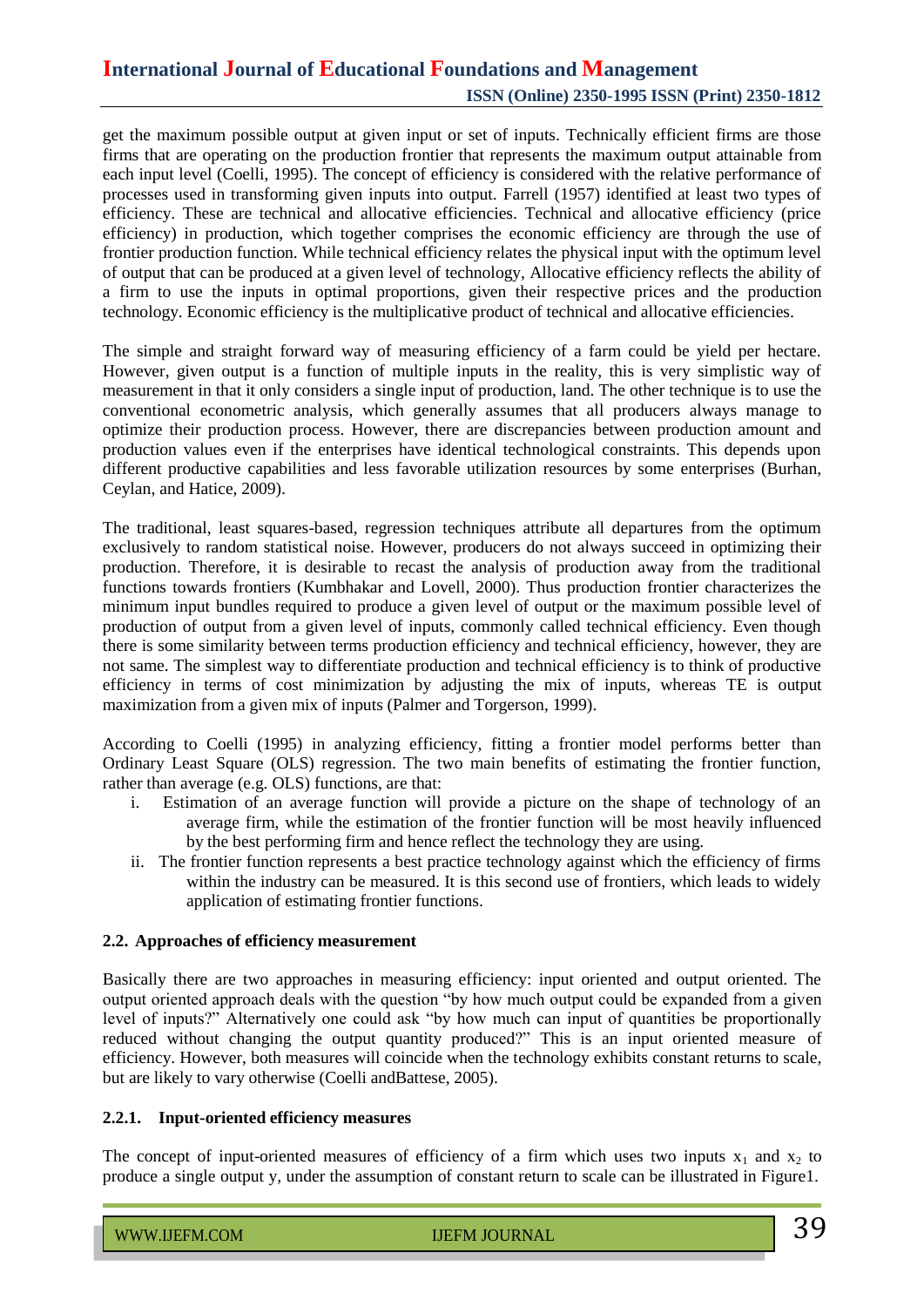Two inputs  $x_1$  and  $x_2$  are represented on horizontal and vertical axes respectively. EE\* represents an isoquant of a fully efficient firm. All points on this iso-quant represent technically efficient production. Assume a firm is producing at point A as shown in Figure 1; this firm produces the same level of output as is produced by the fully efficient firm. To define the technical efficiency (TE) of this firm, a line is drawn from the origin to the point A. This line crosses the iso-quant at the point C. In the case of a fully efficient firm,  $y^*$  amount of output (y) is produced using inputs  $(x_1$  and  $x_2$ ) at point C whereas in case of the observed firm, operating at A, additional inputs are used to produce y\* amount of output (y). Therefore, observed firm, operating at A, does not use inputs efficiently. The technical efficiency of the observed firm can be defined as the ratio of the distance from the point C to the origin over the distance of the point A from the origin:



Figure 1: Input-oriented measures for technical, allocative and economic efficiencies Source: Reproduced from Coelli *et al.* (1998).

The distance CA represents the technical inefficiency of the observed firm, which is the amount by which all inputs could be proportionally reduced without reduction in output. The value of TE lies between 0 and 1. A firm is technically efficient if it has TE equal to 1. If the value of TE is less than 1, the firm is technically inefficient. If input prices are given, allocative efficiency (AE) can also be calculated. A line DD*\** is drawn tangent to the iso-quant EE*\** at the point C\*. The line DD\* represents an iso-cost line showing all possible quantities of the two inputs, given their relative market prices that would cost the same amount to the firm. Slope of the iso-cost line represents the input price ratio. For output quantity produced at point C, the best use of inputs is at point C\**,* because it represents the minimum cost. The allocative efficiency of the firm is defined as:  $AE = \frac{1}{2}$  (2)

$$
AE = \frac{OB}{OC}
$$

At point C\* a farm is both technically and allocatively efficient. Distance BC represents the reduction in production cost that would occur if production were to occur at allocatively and technically efficient point C\*, instead of at technically efficient but allocatively inefficient point C. Value of allocative efficiency lies between 0 and 1. A value of 1 indicates that the firm is allocatively fully efficient while value less than 1 indicates that the firm is allocatively inefficient.

The economic efficiency (EE) is defined as the product of technical and allocative efficiency.  $EE = TE \times AE$  (3)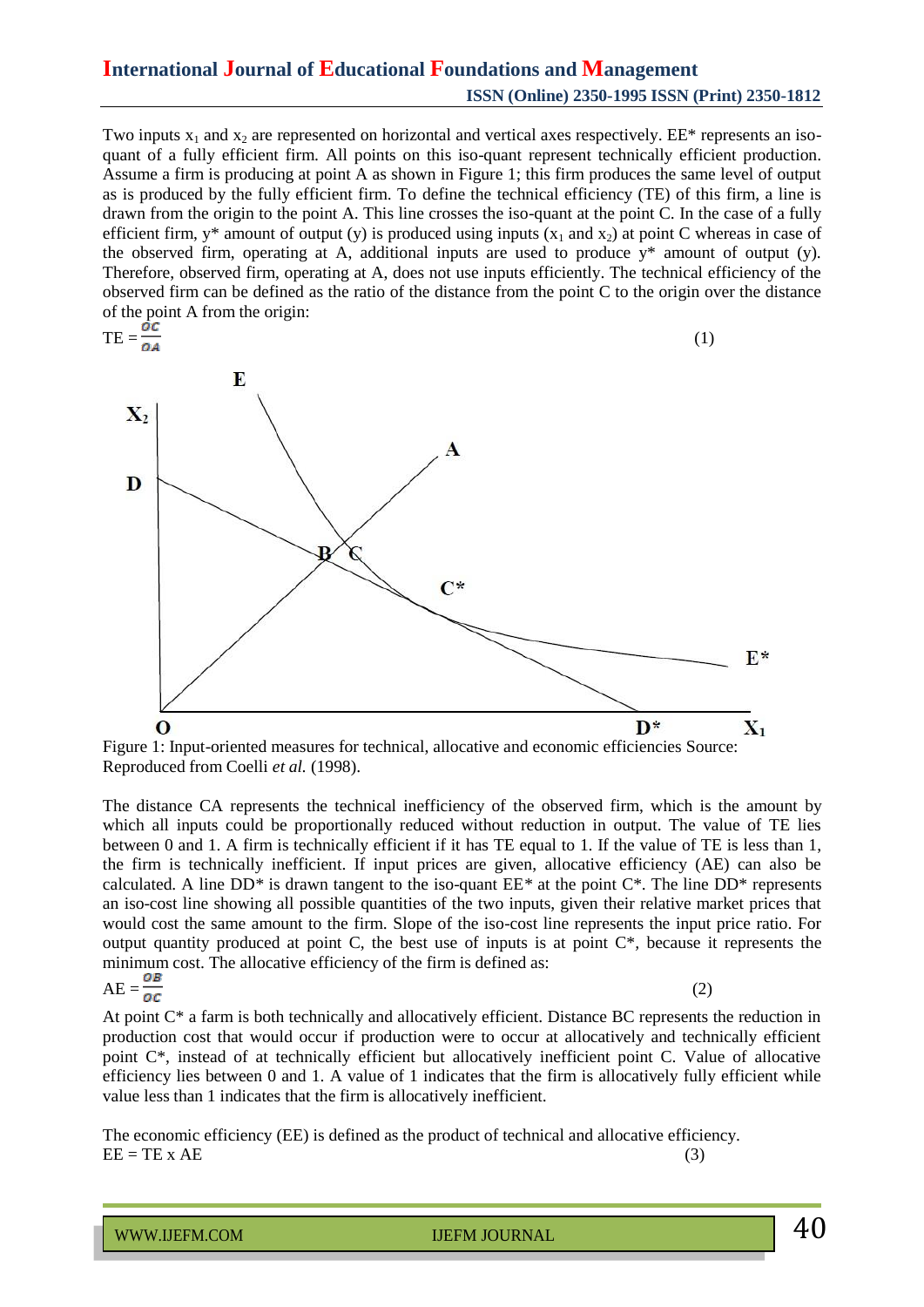| ос ов<br>$EE = \frac{DE}{OA} \times \frac{OB}{OC}$    | (4) |
|-------------------------------------------------------|-----|
| $\overline{EE} = \frac{\overline{OB}}{\overline{OA}}$ |     |

Value of economic efficiency is bounded between 0 and 1. Value of 1 indicates that the firm is economically fully efficient while value less than 1 indicates that the firm is economically inefficient.

#### **2.2.2. Output-oriented efficiency measures**

The output oriented measures of efficiency focuses on the changes in output of a firm that may be achieved when using the same quantity of inputs. The concept of output-oriented

Measures of efficiency of a firm producing two outputs  $(y_1$  and  $y_2)$  with one input can be illustrated using Figure 2. Two outputs  $y_1$  and  $y_2$  are represented on horizontal and vertical axes respectively. AA\* is a production possibility curve showing different combinations of two outputs  $(y_1$  and  $y_2)$  produced using a given level of input  $(x_1)$ . AA\* production possibility curve represents a technically efficient practice. Any firm that is producing at this curve is said to be a technical efficient firm. A firm that is producing at point B is technically inefficient firm because it lies below the production possibility curve AA\* that represents the upper bound of production possibilities. To define the technical efficiency of the observed firm producing at point B, a line is drawn from the origin to the point B. This line crosses the production possibility curve at point C. The observed firm uses the same input level as is used by the fully efficient firm, operating at point C. The technical efficiency of the observed firm is defined by the ratio of the distance of the point B to the origin over the distance from the point C to the origin. *TE = OB/OC* The distance BC represents the level of technical inefficiency. It is the amount by which outputs could be increased without requiring extra inputs.



Figure 2: Output-oriented measures for technical, allocative and economic efficiencies Source: Reproduced from Coelli *et al.* (1998)

If there is price information it is possible to calculate allocative efficiency. Line EE\* represents an isorevenue curve which is drawn tangent to the production possibility curve at  $F^*$ . The line OB meets it at point D. The allocative efficiency of the observed firm is defined by the ratio of the distance of point C to the origin over the distance of point D to the origin.

$$
AE = \frac{OC}{OD}
$$
  
The economic efficiency of the observed firm is defined as: (6)

 $\text{EE} = \frac{\partial B}{\partial c} \times \frac{\partial c}{\partial D}$  (7)

WWW.IJEFM.COM IJEFM JOURNAL  $41$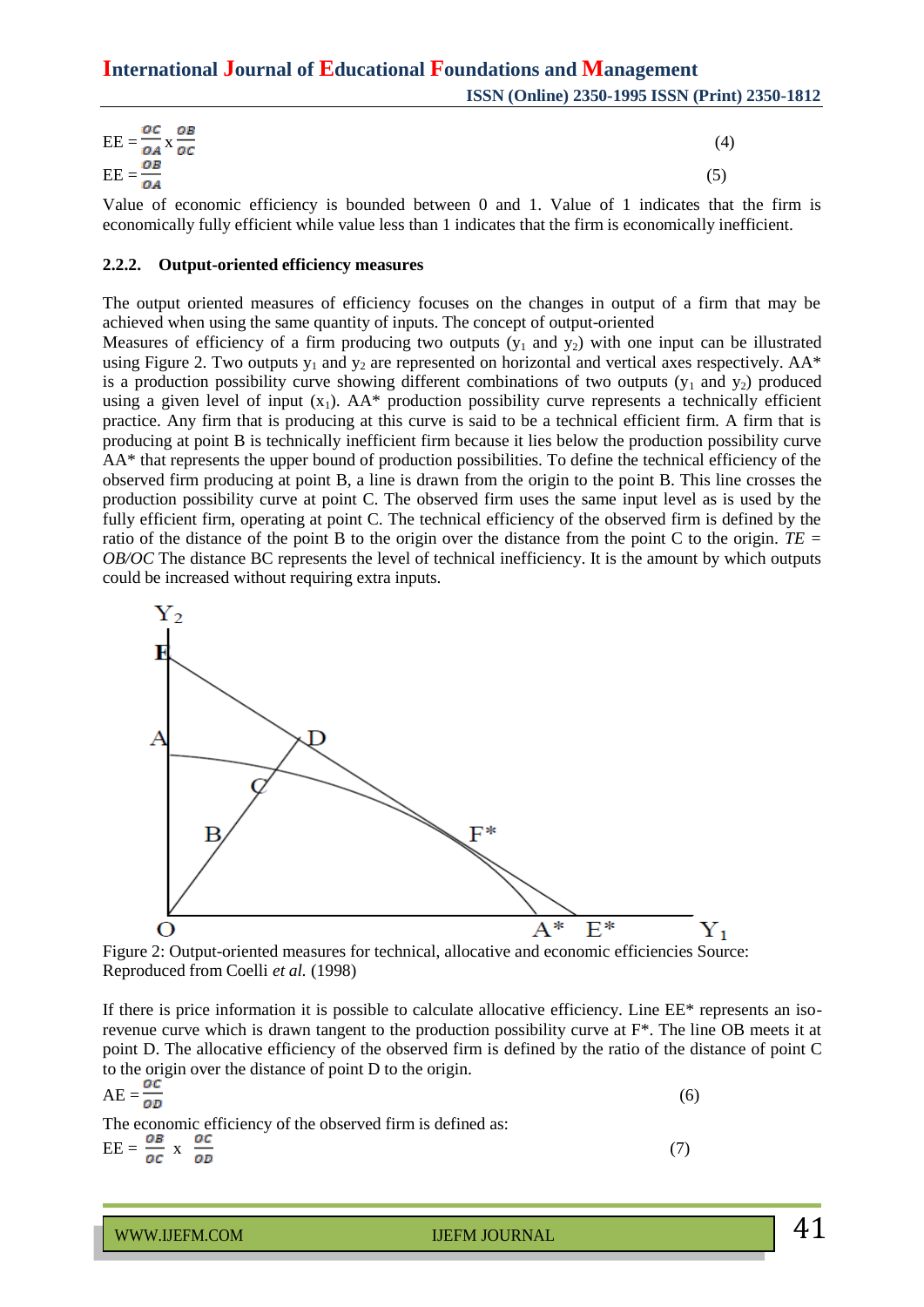$\text{EE} = \frac{OB}{OD}$  (8)

### **2.3. Models of Efficiency Measurement**

Agriculture is a key in economic development in developing counties. The adoption of new technologies designed to improve farm output and then increase farmer income. The measurement of technical inefficiency in the agricultural sector of developing and developed counties has received attention since the late eighties from an increasing number of researchers, as the frontier approaches to efficiency measurement have become more popular. The production frontier approach to technical inefficiency measurement makes it possible to distinguish between shifts in technology from movements towards the best-practice frontier. By estimating the best practice production function (an unobservable function) this approach calculates technical efficiency as the distance between the frontier and the observed output. Two different groups of technique have been used to measure technical efficiency under the frontier approach, which differ in the assumptions imposed on the data; non-parametric linear programming technique (Data Envelopment Analysis, DEA), and the Parametric Stochastic Frontier Approach (SFA).

#### **2.3.1. Non-parametric frontier model**

The non-parametric approach has been traditionally assimilated into Data Envelopment Analysis (DEA); a mathematical programming model applied to observed data that provides a way for the construction of production frontiers as well as for the calculus of efficiency scores relatives to those constructed frontiers. Data Envelopment Analysis (DEA) is a non-parametric method and can easily handle multiple input and output. Moreover, in DEA, application inputs and output can have very different units of measurement without requiring any a priori trade off or any input and output prices. An input oriented BCC/ Banker- charnes-cooper model/ suggested an extension of the CRS DEA model and the model is given below for N decision making unit (DMU), each producing M outputs by using K different inputs (Coelli *et al*., 1998).

 $\text{Min }_{\varphi} \lambda \Phi$  (9) Subject to

 $-y_i + Y \lambda \hat{p}$ 

 $Φx_i - Xλ$  $\partial$ 

NIλ=1,  $\lambda$  20

Where  $\Phi$  is a scalar, NI is convexity constraint and  $\lambda$  is N x 1 vector of constants. Y represents output matrix and X represents the input matrix. The value of  $\Phi$  will be the efficiency score for the i<sup>th</sup> firm. This linear programming problem must be solved N times, once for each firm in the sample. A Ф value of 1 indicates that the firm is technically efficient according to the Farrell (1957) definition.

DEA does not impose any assumptions about functional form; hence it is less prone to misspecification. Further, DEA does not take it in to account random error. It is not subject to the problems of assuming on underlying distribution about the error term. However, since DEA cannot take account of such statistical noise, the efficiency estimates may be biased if the production process is largely characterized by stochastic elements but this technique is not the matter of this study.

#### **2.3.2. Parametric frontier models**

With respect to parametric approaches, these can be subdivided into deterministic and stochastic models. The first are also termed "full frontier" models. They envelope all the observations, identifying the distance between the observed production and the maximum production, defined by the frontier and the available technology, as technical inefficiency. The deterministic model assumes that any deviation from the frontier is due to inefficiency, while the stochastic approach allows for statistical noise. A further classification of frontier models can be made according to the tools used to solve them, namely the distinction between mathematical programming and econometric approaches. The deterministic frontier functions can be solved either by using mathematical programming or by means of econometric techniques. The stochastic specifications are estimated by means of econometric techniques only.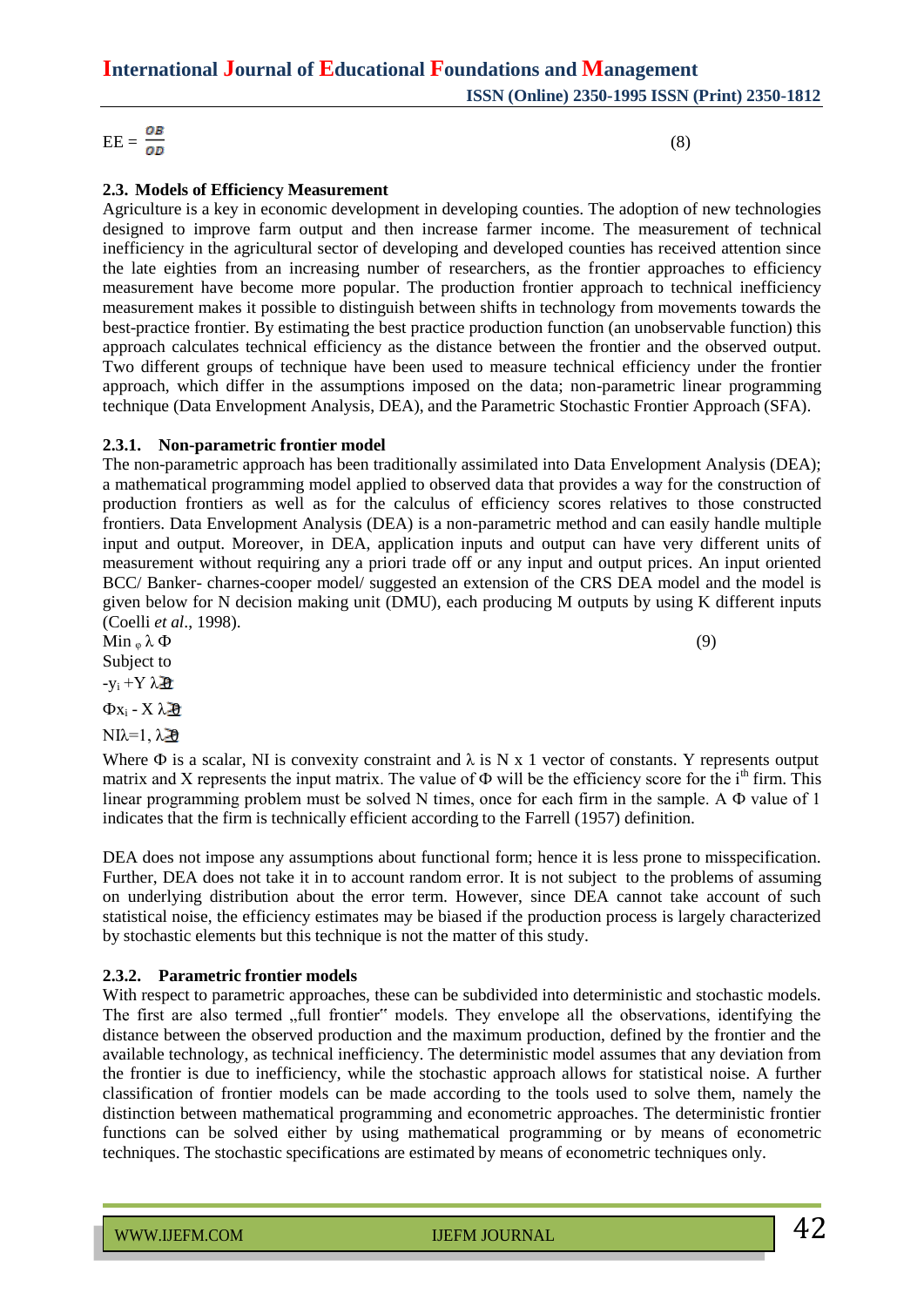Coelli *et al.* (1998) recommended that SPF is more appropriate than DEA and deterministic models in agricultural applications, especially in developing countries, where the data are heavily influenced by measurement errors, and the effect of weather, disease, etc plays a significant role.

#### **2.3.2.1. Deterministic models**

The parametric deterministic models used for measuring technical efficiency. We assume that production can be modeled as;

$$
y_i = \alpha + \beta' x_i - u_i \tag{10}
$$

Where  $u_i \geq 0$  represents inefficiency and all variables are specified in logarithms. In this case,

 $DF_i = \exp(-u_i)$  (11)

It is the Debreu-Farrell measure of technical efficiency. It is not necessary to restrict the production function to Cobb-Douglas. This functional form is chosen to be consistent with Aigner and Chu (1968) for convenience. Alternatively, the flexible Trans log production function, which is linear in the parameters, can be specified. This technique is considered deterministic because the stochastic component is completely generated by inefficiency and measurement error is assumed away. Following Greene (1980) the deterministic model can be estimated using OLS. In this case, the slope parameters are estimated consistently, but the intercept is biased. Greene shows that a consistent estimate of a can be obtained by shifting the OLS line upward so that the largest adjusted residual is zero. If the true error term is composed of a normally distributed noise term and a non-negatively distributed inefficiency term, then OLS is not maximum likelihood but still produces unbiased and consistent estimates of the slope parameters. Hence, there will be minor differences between the estimated slope parameters from the stochastic frontier and OLS regressions. Correcting the intercept from an OLS regression is only one deterministic approach. Aligner and Chu (1968) developed linear and quadratic programming alternatives. The deterministic specification, therefore, assumes that all deviations from the efficient frontier are under the control of some circumstances out of the agent"s control that can also determine the suboptimal performance of units. Regulatory-competitive environments, weather, luck, socioeconomic and demographic factors, uncertainty, *etc.,* should not properly be considered as technical efficiency. The deterministic approach does so, however. Moreover, any specification problem is also considered as inefficiency from the point of view of deterministic techniques. On the contrary, stochastic frontier procedures model both specification failures and uncontrollable factors independently of the technical inefficiency component by introducing a double-sided random error into the specification of the frontier model.

#### **2.3.2.2. Stochastic frontier model**

The stochastic frontier approach which was introduced by Meeusen and van den Broeck (1977) and Aigner *et al.* (1977), reversed the conventional belief that deviations from the production frontier are due to inefficiency of the producing units (i.e., factors under the control of the producers, which may not be true). Hence, stochastic estimations of technical efficiency incorporate a measure of random error, which is one component of the composed error term of a stochastic production frontier. This model acknowledges the fact that factors, which are outside the farmers" control, can also affect the level of output. So it made possible to find out whether the deviations in production from the frontier output is due to firm specific factors or due to external random factors.

The primary advantage of the stochastic frontier production function is that it enables one to estimate farm specific technical efficiencies. The measure of technical efficiency is equivalent to the production of the  $i<sup>th</sup>$  farm to the corresponding production value if the farm effect  $u_i$  were zero. However, the estimation of efficiency using stochastic method requires a prior specification of functional form and needs distributional assumptions (half-normal, gamma, truncated, etc.) for the estimation of U<sub>i</sub>, which cannot be justified given the present state of knowledge (Coelli, *et al*, 1998). The stochastic frontier production model incorporates a composed error structure with a two-sided symmetric term and a onesided component. The one-sided component reflects inefficiency, while the two-sided error captures the random effects outside the control of the production unit including measurement errors and other statistical noise typical of empirical relationships. Hence, stochastic frontier models address the noise problem that characterized early deterministic frontiers. Stochastic frontiers also make it possible to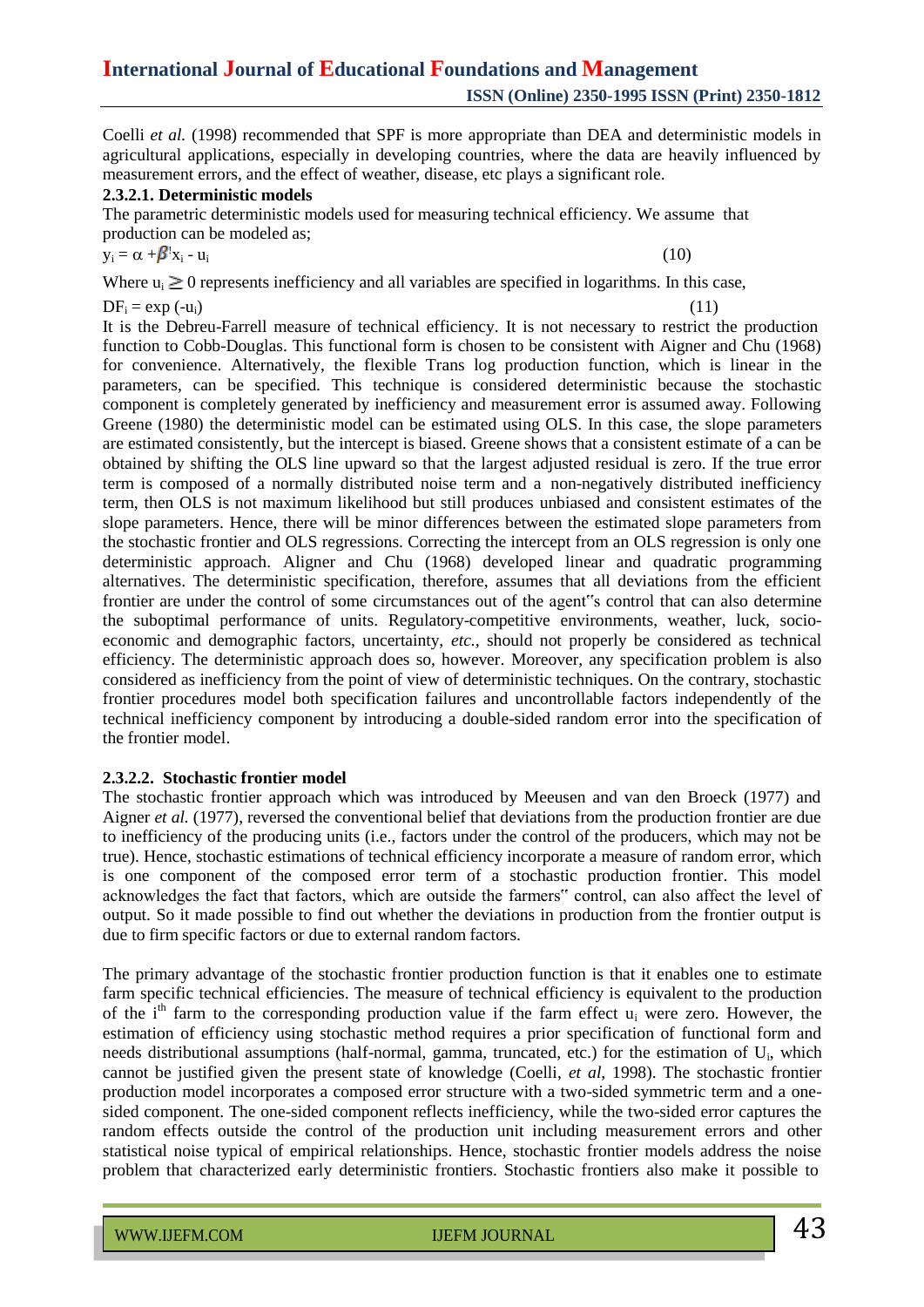estimate standard errors and to test hypotheses, which were problematic with deterministic frontiers because of their violation of certain maximum likelihood (ML) regularity conditions (Schmidt, 1976).

In stochastic frontier method, technical efficiency is measured by estimating a production function. Different production functions such as Cobb-Douglas, Trans-log, Transcendental, and Quadratic etc. can be used to estimate the frontier. The Trans-log and Cobb-Douglas specifications are commonly used functional forms to estimate the frontier; but both have their merits and demerits. Therefore, the method avoids the imposition of unwarranted structures on both the frontier technology and the inefficiency component that might create distortion in the measurement of efficiency (Shafiq and Rehman, 2000). The choice is made on the basis of the variability of agricultural production, which is attributable to climatic hazards, and insect pests; Moreover, all information gathered on production is usually inaccurate since small farmers do not have updated data on their farm operations.

#### **2.4. Level and determinants of Technical Efficiency in Ethiopia**

In Ethiopia, a number of researches are conducted on efficiency of farmers in different regions using different models and different variables in order to measure and identify the level and sources of technical efficiency or inefficiency respectively.

Solomon (2012) measured the level of technical, allocative and economic efficiencies of wheat seed production and identified factors affecting them in Womberma Woreda of West Gojjam zone, Amhara National Regional State. Stochastic production frontier model was used to estimate technical, allocative and economic efficiency levels, whereas Tobit model was used to identify factors affecting efficiency levels. His results indicated that mean of TE, AE and EE of sample households were 79.9%, 47.7% and 37.3%, respectively. His result also showed that interest in wheat seed business and total income positively and significantly affects TE while total expenditure has a negative and significant effect. Education level and livestock ownership have a significant positive impact on AE and EE while participation in share cropping and total cultivated land have a significant negative effect on allocative and economic efficiencies, respectively.

Endrias *et al. (*2013) by applying DEA model that the average technical efficiency of maize production in Wolaita and Gamo Gofa Zones of Southern Nations, Nationalities and Peoples Region of Ethiopia was found to be about 0.40. This investigates that if the average farmer in the sample was to achieve the technical efficiency level of its most efficient counter-part, then the average farmer could realize 60 percent cost savings. This indicates that there was a substantial amount of technical inefficiency in maize production. However, about 7.26 percent of the DMUs operated at greater than 90 percent technical efficiency level in maize production and they also investigated by applying tobit model to show that farm size, use of hybrid maize variety, agro- ecology, oxen holding and consumption expenditure of households were highly significant in affecting the technical efficiency of smallholder maize producers.

Beyan *et al*. (2013) evaluated the technical efficiency of farm production of smallholder farmers in Girawa district. Cobb-Douglas production function was fitted using stochastic production frontier approach to estimate technical efficiency levels and to identify factors affecting efficiency levels of the sample farmers. His result showed that the mean technical efficiency of 81.5%. The discrepancy ratio (γ), which measures the relative deviation of output from the frontier level due to inefficiency, implied that about 75% of the variation in maize production was attributed to technical inefficiency effects. He also found that education, livestock holding, extension contact, farmer"s training, cultivated area and participation to irrigation were found to determine technical efficiencies of farmers positively while social status had negative relationship with technical efficiency.

Dawit *et al* (2013) estimate a distance function of grain production using generalized method of moments that enabled them to accommodate multiple outputs of farmers as well as address the endogeneity issues that are related with the use of distance functions for multi-output production. They used a panel data set of Ethiopian subsistence farmers, and found that the most important factors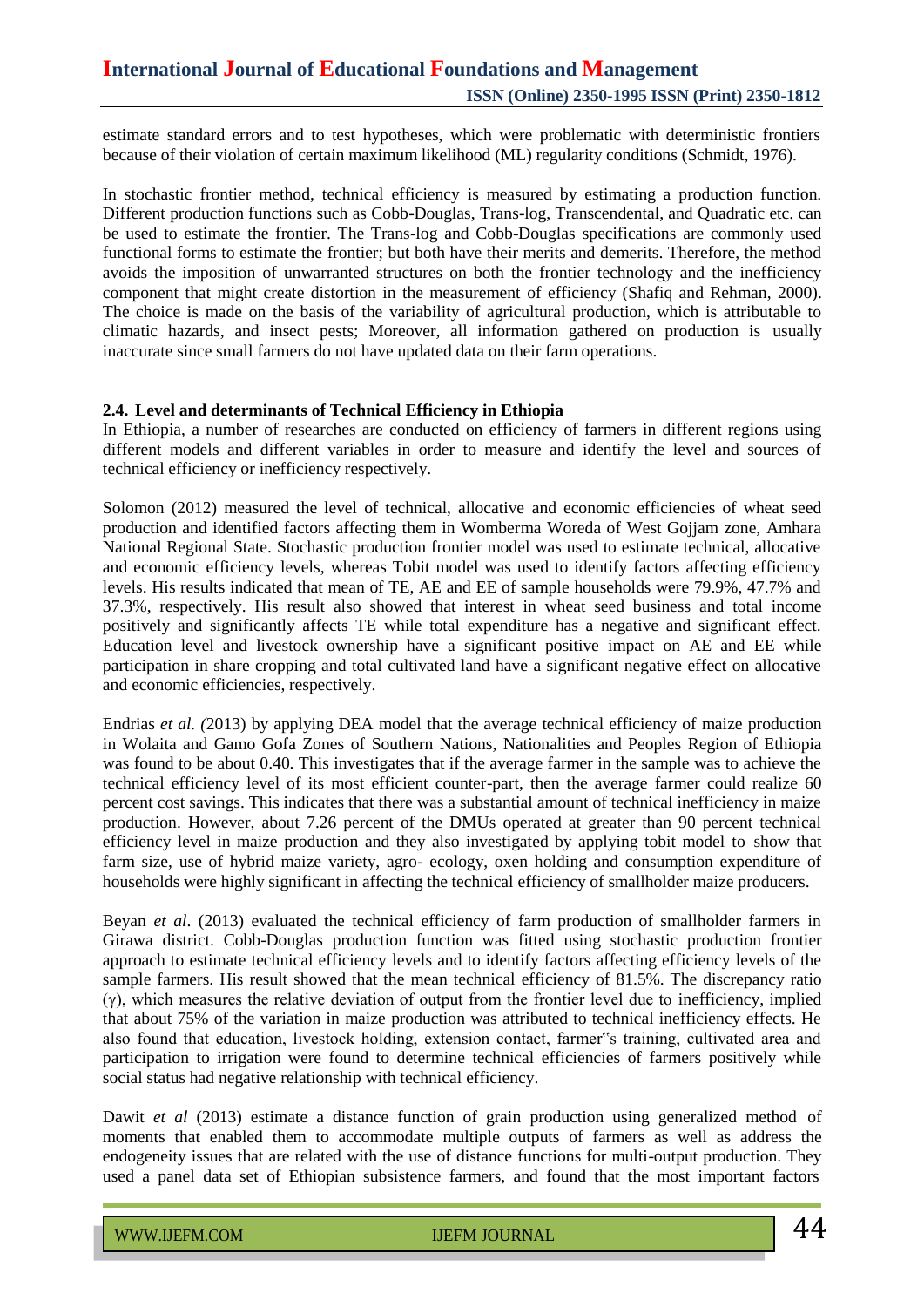determining farmers' efficiency in Ethiopia are having access to the public extension system, participation in off-farm activities, participation in labor sharing arrangements, gender of the household head, and the extent to which farmers are forced to produce on marginal and steeply sloped plots. According to their study, farmers in Ethiopia are producing less than 60 percent of the most efficient farmers, on average. Moreover, the annual technical change between 1999 and 2004 is about one percent while annual efficiency change during the same period is insignificant.

Wondimu and Hassen (2014) The Stochastic Production Frontier (SPF) was employed to determine technical efficiency in maize production of smallholder farmers in Dhidhessa district. From their result, the estimated gamma parameters indicated that 73% of the total variation in maize output was due to technical inefficiency. The average technical efficiency was 86% while return to scale (RTS) was 0.96 %. Based on the results, it was concluded that there existed scope for increasing maize output by 14 percent through efficient use of existing resources. Their result also indicated that area allocated under maize and chemical fertilizers appeared to be significantly influencing maize production at 1 percent probability level and The marginal effect of inefficiency variables such as age, improved seed, labor availability, training were affect positively and significant. On the other hand number of livestock, market distance, and interaction of education and off farm income were affect negative and significant

Tefera *et al*. (2014) used the Cobb Douglas stochastic production frontier to analyze the technical efficiency in *teff* production in the Raya Alamata district. From his result Fertilizer application rate has contributed positively and significantly to *teff* production, indicating that there is a possibility to increase *teff* production by increasing fertilizer application rate. Education of the household has significant positive contribution to *teff* production indicating that there is scope for increasing *teff* production by improvement the education level of the farmers. The inefficiency in *teff* production was due to sowing of poor quality seed year after year and large operational farm size.

Solomon (2014) used the SPF model together with the inefficiency parameters to identify factors affecting level of technical efficiency and the study shown that age of the household head measured in years was found to be the determinant of technical inefficiency negatively and significantly. Alternatively, age has a positive and significant effect on TE of *teff* production. The inefficiency effect analysis for major crop production shown that education, participation in soil and water conservation activities, poverty status and adoption of improved seed are the major determinants. Off-farm income of the household head was found to affect technical inefficiency in *Teff* production positively, contrary to this age of household head, slop and TLU were found to affect negatively.

Awol (2014) used SPF to Analysis Economic efficiency of rain-fed wheat producing farmers in north eastern Ethiopia: the case of Albuko district**.** His result indicated that the mean indices of allocative and economic efficiency varying widely, with an average of 42.7% and 31.65%. The study found that sex of the household heads, land fragmentation, fertility status of land, slope, credit use, and training obtained and oxen numbers contributed significantly and positively to TE, while it has inverse related with farm size. The allocative and economic efficiency of the farm household was positively and significantly affected by sex of the household heads, frequency of extension use, oxen number, family size, distance of wheat crop from residence, slope and training shows that these variables determine the level of efficiency positively. On the contrary, age of the household heads and number of livestock unit have inverse related with allocative and economic efficiency level of the farmers in the area.

In Yami *et al* (2014), a Translog production function approach was used to investigate the Source of technical inefficiency of smallholder wheat farmers in selected waterlogged areas of Ethiopia. Their result indicated that the mean technical efficiency of wheat farms of 0.55 and access to input and output market has a positive effect on efficient wheat production thereby integration of improved wheat production with the input and output market plays a significant role in enhancing the technical efficiency of wheat producer farmers. Thus provision of input (improved seeds, fertilizer, pesticides herbicides and fungicides) and output market facilities raises farmers" wheat production efficiency level.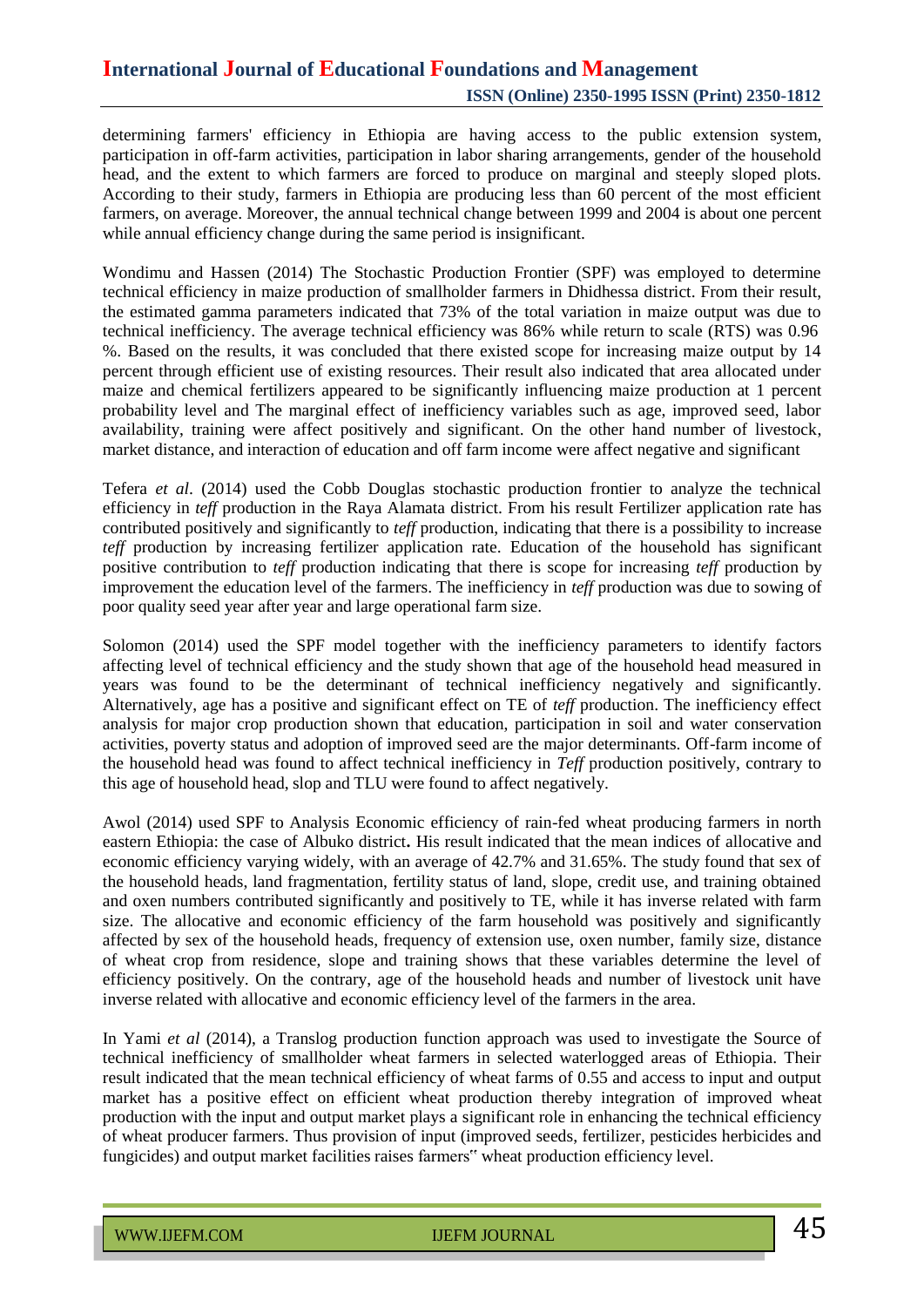Ahmed *et al* (2014) used a Cobb-Douglas stochastic frontier production analysis approach with the inefficiency effect model to analyze the technical efficiency in maize production of smallholder farmers in central rift valley of Ethiopia. Their result shows that the mean technical efficiency of the farmers in the production of maize as 88 percent. The estimated stochastic production frontier (SPF) model indicates that DAP fertilizer, Area, Labor, seed and oxen as significant determinants of maize production level. The estimated SPF model together with the inefficiency parameters shows that frequency of extension contact, access to credit and number of weeding positively and significantly determining the technical efficiency level and family size distance to market negatively and significantly determined technical efficiency level of the farmers in maize production in the study area.

Getachew and Bamlak (2014) used a stochastic frontier approach to analyzed technical efficiency of small holder maize growing farmers of Horo guduru wollega zone. Their result indicated inefficiency in the production of maize in the study area. The relative deviation from the frontier due to inefficiency was 85 percent. The average estimated technical efficiency for smallholder maize producers ranges from 0.06 to 0.92 with a mean technical efficiency of 0.66 (66%). The analysis also reveals that the educational level of the farmer, age of household head, land fragmentation, extension services, engagement in off-farm/non-farm activities, and total land holding of the farmer are the major socioeconomic factors influencing farmers" technical efficiency and maize output.

Bachew *et al* (2015) conducted smallholder *teff* productivity and Efficiency analysis in High-Potential Districts of Ethiopia. They applied data envelopment analysis to measure smallholder *teff* producers' relative productivity and efficiency. Their result indicated that sex , education level, household size, area, tropical livestock unit and production information positively affected total factor productivity and efficiency and age, number of crops household cultivated, average area of plots household cultivates , average distance between plots and household participation are negatively affect total factor productivity and efficiency.

Hailemaraim (2015) used a Cobb-Douglas stochastic frontier production analysis approach with the inefficiency effect model to simultaneously estimate technical efficiency and identify the determinants of efficiency variations among *Teff* producer farmers in Bereh District. From his result maximum likelihood parameter estimates showed that *Teff* output was positively and significantly influenced by area, fertilizer, labor and number of oxen. The estimated mean level of technical efficiency of *Teff* producers was about 72 percent. His result also indicated that Fertility status of the farm, off-farm occupation; education, credit service, and extension contact determining technical efficiency positively and significantly. However, age of the household head, family size, number of farm plot, and total farm size were found to reduce farmers" technical efficiency.

Wudineh and endrias (2016) employed the stochastic frontier and translog functional form with a onestep approach to assess efficiency and factors affecting efficiency in wheat production. From their result the maximum likelihood estimates for the inefficiency parameter depicted that most farmers in the study area being not efficient. The mean technical efficiency was found to be 57%. Factors such as sex, age and education level of the household head, livestock holding, group membership, farm size, fragmentation, tenure status and investment in inorganic fertilizers affected efficiency positively and distance to all weather roads negatively affected. The finding implies presence of an opportunity to improve technical efficiency among the farmers by 43% through gender-sensitive agricultural intervention, group approach extension, and attention to farmers" education, scaling out of best farm practices.

Hassen (2016) employed SPF to measure the level of technical efficiency and identify its determinants in wheat crop for smallholder farmers in south Wollo Zone, Ethiopia. his result showed that the average technical efficiency of wheat production in the study area was 79 percent indicating a good potential for increasing wheat output by 21 percent with the existing technology and levels of inputs. His econometric results of stochastic production function indicated area, seed, fertilizer, man days and oxen days positively affecting the technical efficiency.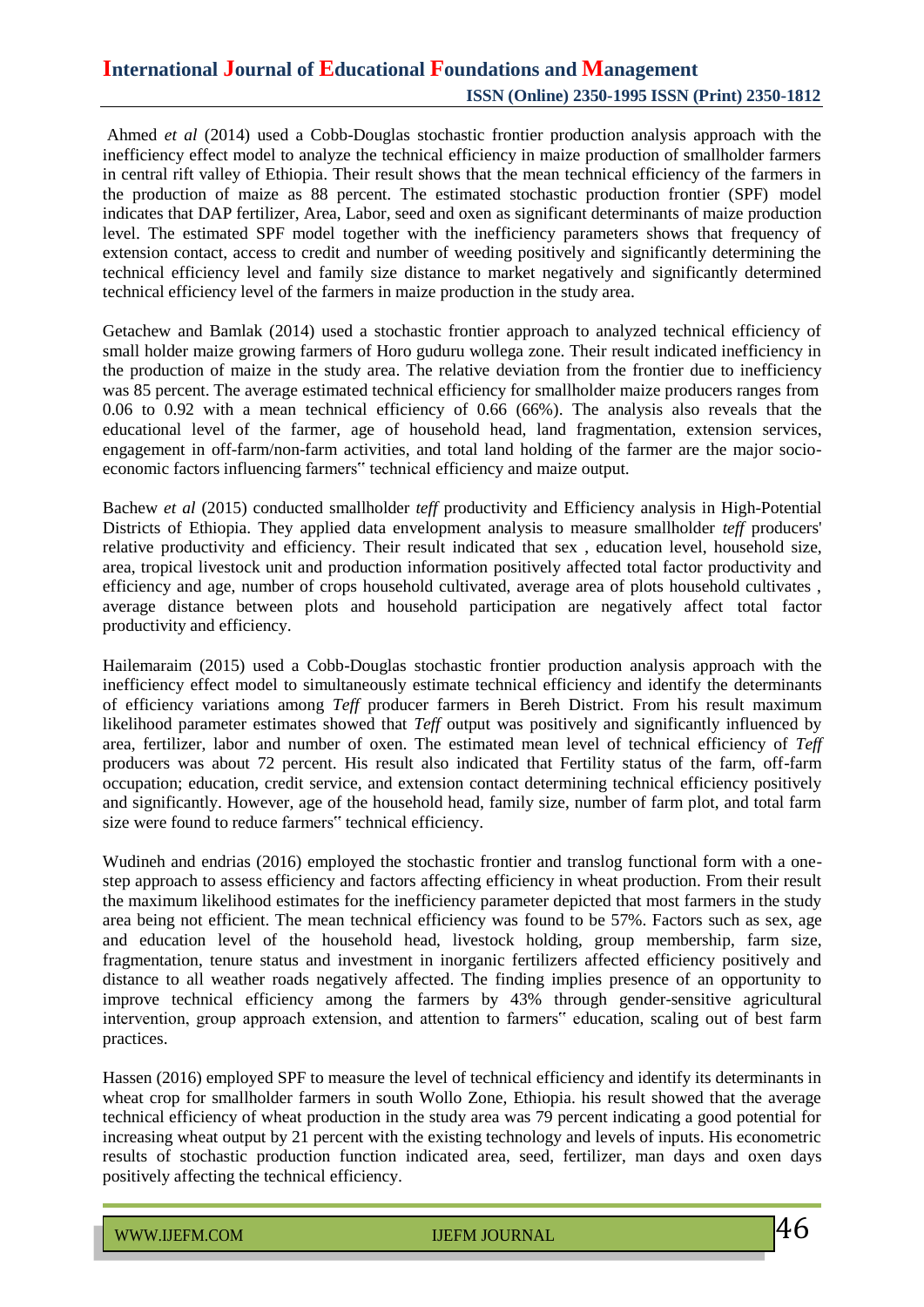#### **3. SUMMERY AND CONCLUSION**

The major grain crops grown in Ethiopia are *teff*, wheat, maize, barley, sorghum, and millet. Out of the total grain production, cereals account for roughly 60% of rural employment and 80% of total cultivated land. In the crop production sub-sector, cereals were the dominant food grains. The major crops occupy over 8 million hectares of land with an estimated annual production of about 12 million tons. The potential to increase productivity of these crops is very high as it has been demonstrated and realized by recent extension activities in different parts of the country. However, population expansion, current low productivity due to lack of technology transfer and decreasing availability of arable land are the major contributors to the current food shortage in Ethiopia. Various staple crops dominate different parts of Ethiopia; however, *teff* is either the principal staple or among the most consumed crops in almost all parts of the country. Moreover, the demand for *teff* is elastic with respect to income.

Reducing inefficiency (increasing efficiency) is the best way to enhance productivity. Inefficiency is the inability of the farm to produce maximum possible output with a given bundle of inputs. Different studies have indicated that the existence of inefficiencies in the agricultural sector of Ethiopia. The efficiency level is different from farmer to farmer and place to place. This indicates the possibility of increasing productivity by improving efficiency without increasing the resources base or developing new technologies

The primary objective of this seminar was to review determinants and level of technical efficiency of *teff* production system in Ethiopia. This was achieved by reviewing the efficiency of smallholder *teff* farmers and identifying the determinants of technical efficiency.

The review result suggests that DEA and SPF models are used to estimate level of technical efficiency and identify determinants of technical efficiency, and amount of output and efficiency in the utilization of production input could be obtained significantly by paying more attention to the determinants of technical efficiency. Some of the areas which demand more attention were availability of improved seed and adoption of recommended management practices of farmers in *teff* cultivation. In addition Income level, education level, livestock holding, extension contact, training, participation in irrigation, labor availability, fertilizer, participation in soil and water conservation, off/non-farm occupation, sex of the household, fertility status of land, credit availability, man day, oxen day, pesticides, herbicides, access to input and output market, number of weeding, family size, group membership, Households` expenditure, farm size, participation in share cropping, social status, age of the household, slop of the farm, number of crops cultivated by the households, distance of market, distance of farm from household residence and land fragmentation are found to affect level of farmers" technical efficiency. These factors can either affect efficiency positively or negatively and most of those factors are location specific. That is, a factor which has positive impact on technical efficiency at a particular locality at one time was found to appear with the opposite effect or become irrelevant in another locality. It follows from these findings that we cannot identify universally defined factors either hindering or enhancing or not affecting technical efficiency of farmers. Therefore, undertaking studies on farm households" efficiencies in different localities help the policy makers and other development workers to design and implement an appropriate policy intervention. It was also indicated that a number of factors can affect the efficiency level of farmers, but these factors are not equally important and similar in all places at all time. A decisive factor in one place at certain time may not necessarily be a significant factor in other places or even in the same places after some time. Therefore, policy implications drawn from some of the above empirical works may not allow in designing area specific policies to be compatible with its socio-economic as well as agro-ecologic conditions. Moreover the level of technical efficiency of *teff* production in Ethiopia falls on between 55% and 90% indicating a good potential for increasing *teff* output by 10%-45% with the existing technology and levels of inputs.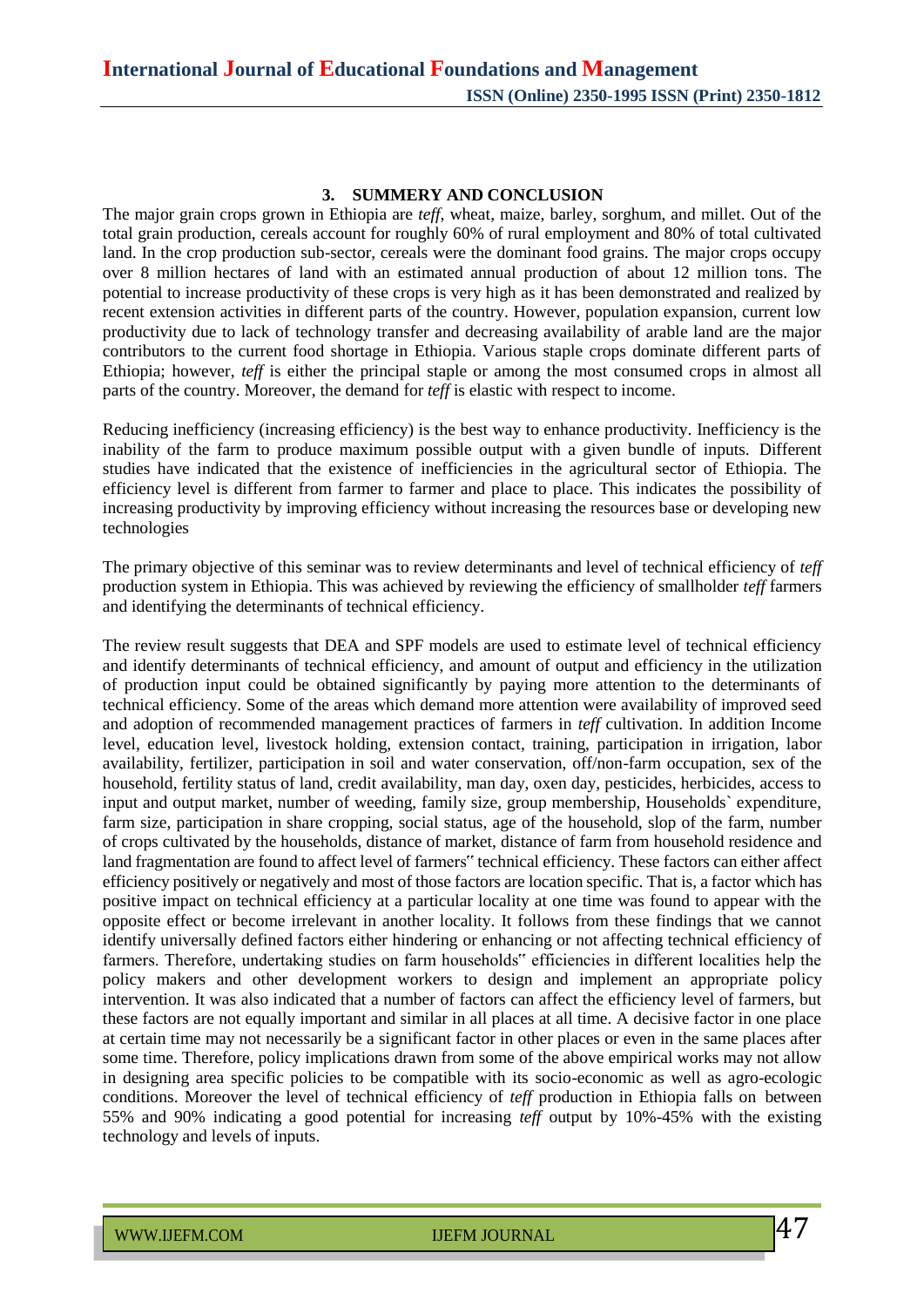#### **Abbreviations**

GDP; Gross Domestic Production; NBE: National Bank of Ethiopia; OLS: Ordinary Least Square; SFA: Stochastic Frontier Analysis; SPF: Stochastic Production Frontier; TE: Technical Efficiency ; TLU: Total Livestock Unit; UN: United Nations

#### **4. REFERENCE**

- 1. Abu, T. and Quintin, G. 2013. Ethiopia Grain and Feed Annual Report. [Internet]. Report Number: ET1301. Available from:
- a. [http://gain.fas.usda.gov/Recent%20GAIN%20Publications/Grain%20and%20Feed%20Annual](http://gain.fas.usda.gov/Recent%20GAIN%20Publications/Grain%20and%20Feed%20Annua)\_A ddis%20Ababa\_Ethiopia\_4-17-2012.pdf [Accessed 09 December 2013].
- 2. Aigner, D.J. and S.F. Chu. 1968. On Estimating the Industry Production Function. *The American Economic Review*, 58(4): 826-839.
- 3. Aigner, D.J., C.A.K, Lovell and P. Schmidt. 1977. Formulation and Estimation of Stochastic Frontier Production Function Models. *Journal of Economics,* 6: 21-37.
- 4. Alemu MD, Tegegne B, Beshir H (2018). Technical Efficiency in Teff (Eragrostisteff) Production: The Case of Smallholder Farmers in Jamma District, South Wollo Zone, Ethiopia. *Journal of Agricultural Economics and Rural Development*, 4(2): 513-519.
- 5. Awol Ahmed. 2014. Economic Efficiency Of Rain-Fed Wheat Producing Farmer"s In North Eastern Ethiopia. MSc Thesis Presented to School of Graduate Studies of Haramaya University, Haramaya, Ethiopia.
- 6. Bachewe, F.N., Koru, B., and Taffesse, A.S. (2015). Cereals Productivity and its Drivers: The case of Ethiopia. *IFPRI/ESSP II Working Paper 74,* International Food Policy Research Institute, Addis Ababa, Ethiopia.
- 7. Battese, G.E. and T.J. Coelli. 1993. A stochastic frontier production function incorporating a Model for Technical Inefficiency effects: Department of Economics University of New England.
- 8. Battese, G.E. and T.S. Coelli. 1995. Model for Technical Efficiency Effects in a stochastic frontier Production function for panel data. *Empirical Economics*, 20: 325-332.
- 9. Beyan Ahmed, Jema Haji and Endrias Geta. 2013. Analysis of farm households' technical efficiency in production of smallholder farmers: the case of Girawa District, Ethiopia. *Journal of Agriculture and Environmental Science*, 13(12): 1615-1621.
- 10. Coelli, T., D.S.P. Rao and G.E. Battese. 1998. Introduction to Efficiency and Production Analysis. Kluwer Academic Publisher, USA.
- 11. Coelli, T. 1996a. A guide to FRONTIER version 4.1: a computer program for frontier production function estimation. CEPA Working Paper 96/07, Department of Econometrics, University of New England, Armidale, Australia.
- 12. Coelli, T.J. 1995. Recent development in Frontier Modeling and Efficiency Measurement. *Australian Journal of Agricultural Economics,* 39(3):219-245.
- 13. CSA (Central Statistical Agency). 2011a. Agriculture in figures, on key finding of the 2008/09- 2010/11 agricultural sample surveys for all sectors and seasons.
- 14. CSA (Central Statistical Agency). 2011/12. Population size by Age, Area and Density by Region, Zone and District.
- 15. CSA (Central Statistical Agency). 2015. Agricultural sample survey. Addis Ababa, Ethiopia.
- 16. Central Statistical Agency. 2005a, 2006a...2014a. *Agricultural Sample Survey: 2004/5, 2005/6... 2013/14 (1997, 1998... 2006 E.C.) Volume IV: Report on Land Utilization (Private Peasant Holdings, Meher Season).* Addis Ababa, Ethiopia.
- 17. Dawit, K.M., Jerey, H.D. and Esendugue, G.F. 2013 Productivity and Efficiency of Small Scale Agriculture in Ethiopia. [Internet]. Southern Agricultural Economics Association (SAEA) Annual Meeting, Orlando, Florida, 3-5 February 2013. Available from:
- 18. [http://ageconsearch.umn.edu/bitstream/143038/2/Productivity\\_Small\\_Scale\\_Agriculture](http://ageconsearch.umn.edu/bitstream/143038/2/Productivity_Small_Scale_Agriculture) SAEA2013\_Mekonnen\_Dorfman\_Fonsah\_Submitted.pdf [Accessed 09December 2013].
- 19. Dorosh, P., Robinson, S., and Thurlow, J. 2015. *Implications of Agricultural Productivity Growth for Structural Change and Employment in Ethiopia*. Paper presented at the EDRI-IFPRI Seminar, Addis Ababa, Ethiopia.
- 20. Endrias Geta, Ayalneh Belay, Belay Kasa and Eyasu E. 2013. Productivity and efficiency analysis of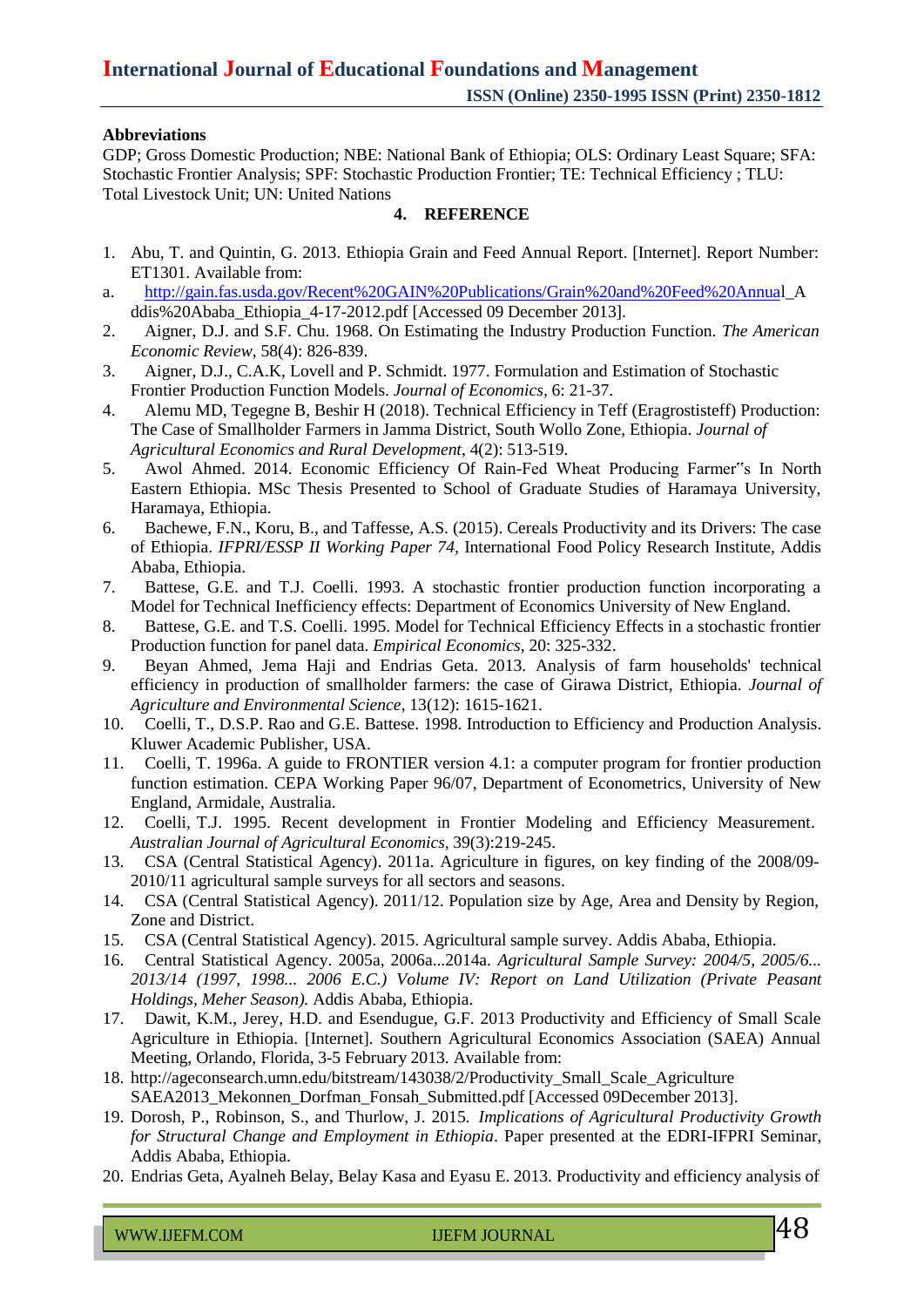smallholder maize producers in southern Ethiopia. D. Agricultural Economics, Haramaya University, Haramaya, Ethiopia.

- 21. Fantu Nisrane Bachewe, Bethlehem Koru, and Alemayehu Seyoum Taffesse. 2015. Smallholder Teff Productivity and Efficiency: Evidence from High-Potential Districts of Ethiopia. A paper presented at the 29th International Conference of Agricultural Economists in *Milan* 8-14 August 2015.
- 22. Farrell, M.J. 1957. The measurement of productive efficiency. *Journal of Royal Statistical Society*, Series A, 120: 253-290.
- 23. Getachew Magnar Kitila and Bamlak Alamirew Alemu, 2014. Analysis of Technical Efficiency of Small Holder Maize Growing Farmers of Horo Guduru Wollega Zone in Ethiopia. *Science, Technology and Arts Research Journal, July-Sep 2014, vol.3 (3): pp.204-212*.
- 24. Getahun Gemechu Abebe. *2014.* Off-Farm Income and Technical Efficiency of Smallholder Farmers in Ethiopia. Agricultural Food and Environmental Policy Analysis (AFEPA) Degree thesis No 862 · ISSN 1401-4084, Uppsala 2014.
- *25.* Greene, W.H. 1980. Maximum Likelihood Estimation of Econometric Frontier Function. *Journal Econometrics,* 13:27-56*.*
- 26. Greene, W.H. 1990. On the Estimation of a Flexible Frontier Production. *Journal of Econometrics, 13: 101-115*.
- 27. Greene, W. H. 2003. Econometric Analysis. 5th edition. Macmillan, New York, pp 1083.
- 28. Hailemaraim Leggesse. 2015. Technical Efficiency in *Tef* Production: The Case of Bereh District of Ethiopia. MSc Thesis Presented to School of Graduate Studies of Haramaya University, Haramaya, Ethiopia.
- 29. Hassen Beshir. 2016. Technical Efficiency Measurement and Their Differential in Wheat Production: The Case of Smallholder Farmers in South Wollo. *International Journal of Economics, Business and Finance, Vol. 4, No. 1, January 2016, pp. 1-16*, Available online at <http://ijebf.com/>
- 30. Meeusen, J. and V. D. Broeck. 1977. Efficiency estimation from Cobb Douglas production Functions with composed error. *International Economic Review*, 18: 435-444.
- 31. Musa H. Ahmed, Lemma Z., Endrias G. (2014). technical efficiency of maize producing farmers in Arsi Negelle, Central rift valley of Ethiopia. *Journal of Agriculture & Forestry, Vol. 60(1), pp.157- 167, 2014*, Podgorica.
- 32. National Bank of Ethiopia. (2014). *Annual Report 2013-2014*. Addis Ababa: NBE.
- 33. Palmer, S. and Torgerson, D.J. 1999. Definitions of efficiency. [Internet].318(7191): pp 1136. Available from DIO: 10.1136/bmj.318.7191.1136. [PMC free article] Available from: <http://www.ncbi.nlm.nih.gov/pmc/articles/PMC1115526/> [Accessed 26 November 2013].
- 34. Sankhayan, P.L. 1988. Introduction to the Economic of Agricultural Production. Prentice Hall of India Pvt. Limited. India.
- 35. Schmidt, P. 1976. On the statistical estimation of parametric frontier production functions. Rev. Econ. Stat. 58, 238–239.Michigan state university, USA.
- *36.* Shafiq, M. and T. Rehman. 2000. The Extent of Resource Use Inefficiencies in Cotton Production in Pakistan Punjab: An Application of Data Envelopment Analysis. *Agricultural Economics Journal, 22:321-330.*
- 37. Solomon Bizuayehu. 2012. Economic Efficiency of Wheat Seed Production: The Case of Smallholders in Womberma Woreda of West Gojjam Zone. Msc Thesis presented at School of Graduate Studies Haramaya University, Haramaya, Ethiopia.
- 38. Solomon Bizuayehu. 2014. Technical efficiency of major crops in Ethiopia: Stochastic frontier model. Academic Journal of Agricultural Resource, 2(6): 147-153.
- *39.* Tefera Kebeda, Gebremeskel Berhane and Menasbo Gebru. 2014. Technical efficiency in teff production by small scale farmers in Tigray. *International journal of research, vol.4.*
- 40. United Nations Population Division. 2014. *World Urbanization Prospects: The 2014 Revision, CD-ROM Edition*. Department of Economic and Social Affairs, Washington D.C.
- *41.* Wondimu Tesfaye and Hassen Beshir. 2014. Determinants of Technical Efficiency in Maize Production: The Case of Smallholder Farmers in Dhidhessa District of Illuababora Zone, Ethiopia. *Journal of Economics and Sustainable Development, 5(12): 274-284.*
- 42. Wondimu Tesfaye, Hassen Beshir and S.P.R.Chaurasia. 2014. Determinants of Technical Efficiency